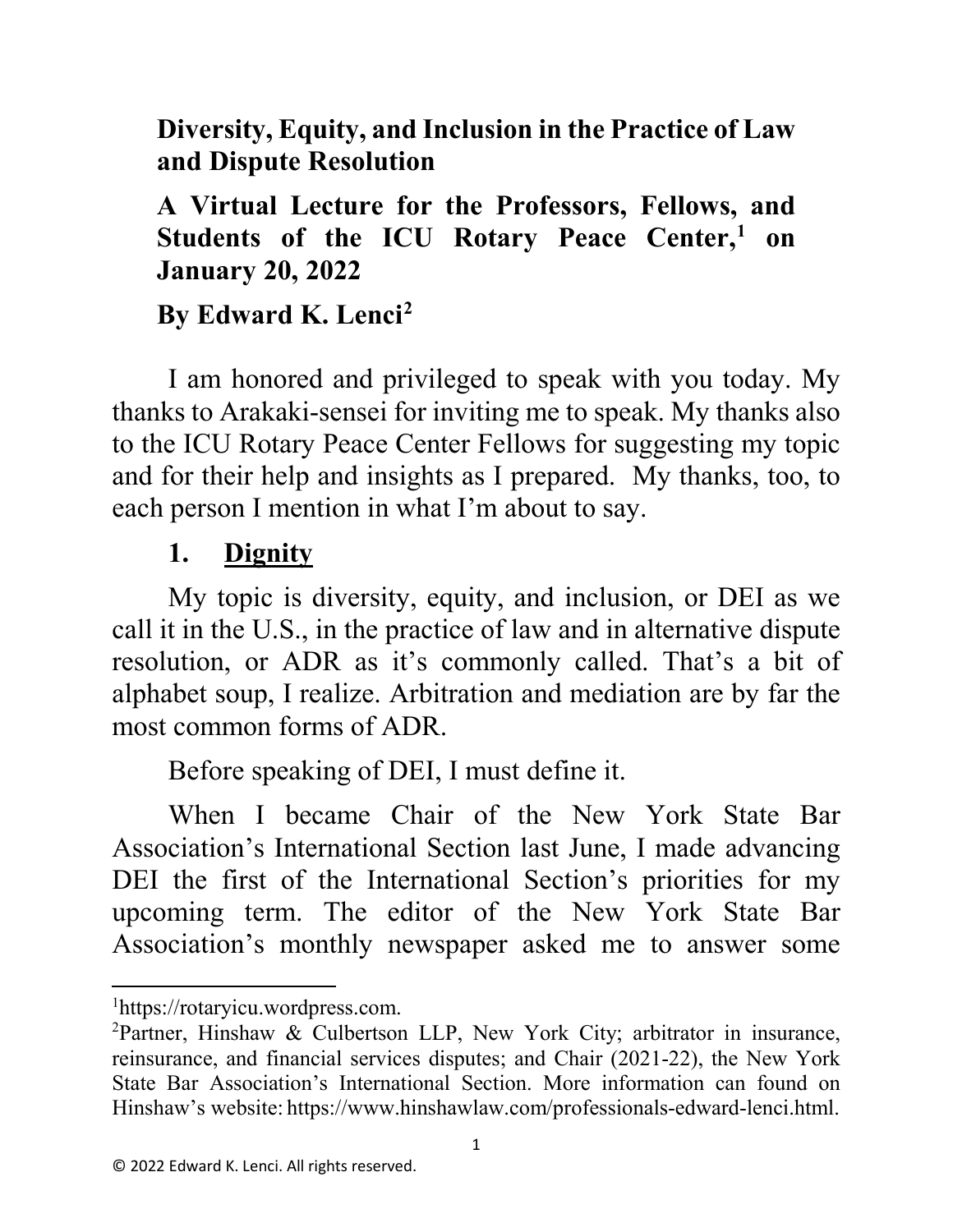questions about my goals for my term. One question asked me to define DEI.

Before answering that question, I spoke with my colleague who is our law firm's DEI partner, Daniel L. Morriss. I'll speak more of the role of a DEI partner later. D.L., as he's known, said that DEI means that people of all social, racial, ethnic, or cultural backgrounds, and different genders and sexual orientations, have a seat at the table, are able to participate fully in decisions affecting their lives, and are in control of their own destinies and happiness.

Understood this way, I believe that the achievement of DEI is synonymous with the achievement of the dignity of each and every person in the world. You, me, everyone.

The fundamentality of human dignity and its synonymity with DEI is found in religious and spiritual beliefs. It is the basis also of the Universal Declaration of Human Rights, which the UN General Assembly proclaimed in 1948.

Article 22 states that, "[e]veryone, as a member of society, has the right to social security and is entitled to realization, through national effort and international co-operation and in accordance with the organization and resources of each State, of the economic, social and cultural rights indispensable for his dignity and the free development of his personality."

As I was preparing to speak today, the ICU Rotary Peace Center Fellows reminded me that Eleanor Roosevelt was instrumental in the drafting the Universal Declaration of Rights. My late brother, Paul, worked in his retirement as a U.S. Park Service Ranger at the Roosevelt Presidential Library in Hyde Park, New York. One of his favorite tasks was taking visitors to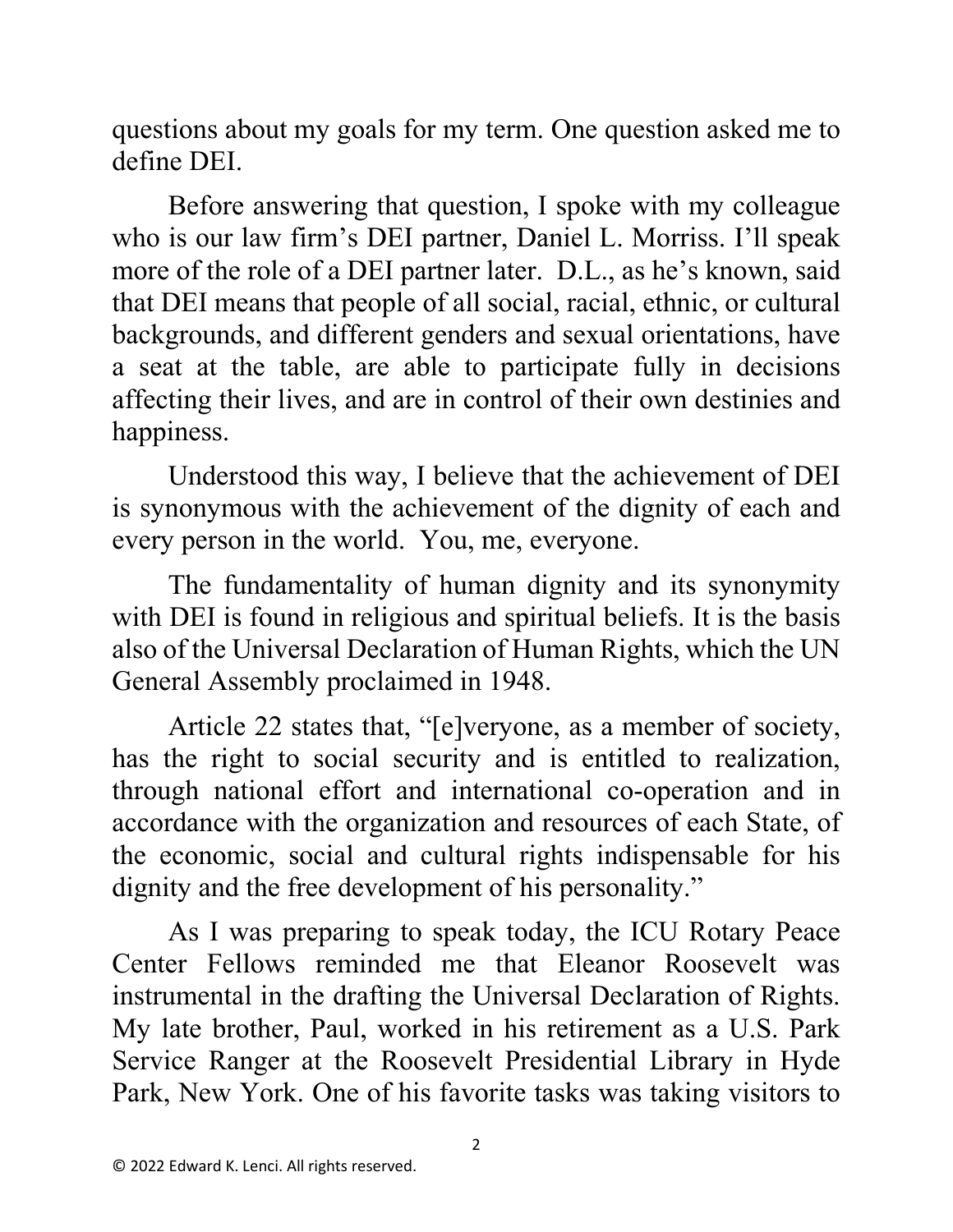Val-Kill Cottage, which was Eleanor Roosevelt's private retreat about 2 miles from the Roosevelt mansion.

So, what role do the rule of law and the human rights framework play in advancing human dignity, in advancing DEI?

In *Zen*, the moon is a metaphor for what is true or, more precisely, what it's really all about. And it is said in *Zen* that a finger may point you to the moon, but the finger pointing to the moon is not the moon itself.

I believe this is an apt way to consider the rule of law and human rights. These are, I submit, fingers that point to the moon. The moon, what it's all about, is the dignity of each person.

On the website of the United Nations I read that "the backbone of the freedom to live in dignity is the international human rights framework" and that "the rule of law and human rights are two sides of the same principle, the freedom to live in dignity."<sup>[3](#page-2-0)</sup> This, I believe, supports the view that the rule of law and human rights are how we advance and achieve the dignity of each and every person on this big blue marble we call Earth.

# **2. Legal Practice**

In the U.S. in 2020, the murder of George Floyd, a Black man, by a police officer during an arrest and the protests that followed, as well as the violence against Asians because of allegations that the pandemic originated in China, were wake-up calls. Those and other incidents of hate spurred many wellknown law firms to take seriously the advancement of DEI.

I'm proud that my firm, Hinshaw & Culbertson, had a longstanding commitment to DEI well before 2020. As just one

<span id="page-2-0"></span> $\overline{a}$ 3 https://www.un.org/ruleoflaw/rule-of-law-and-human-rights.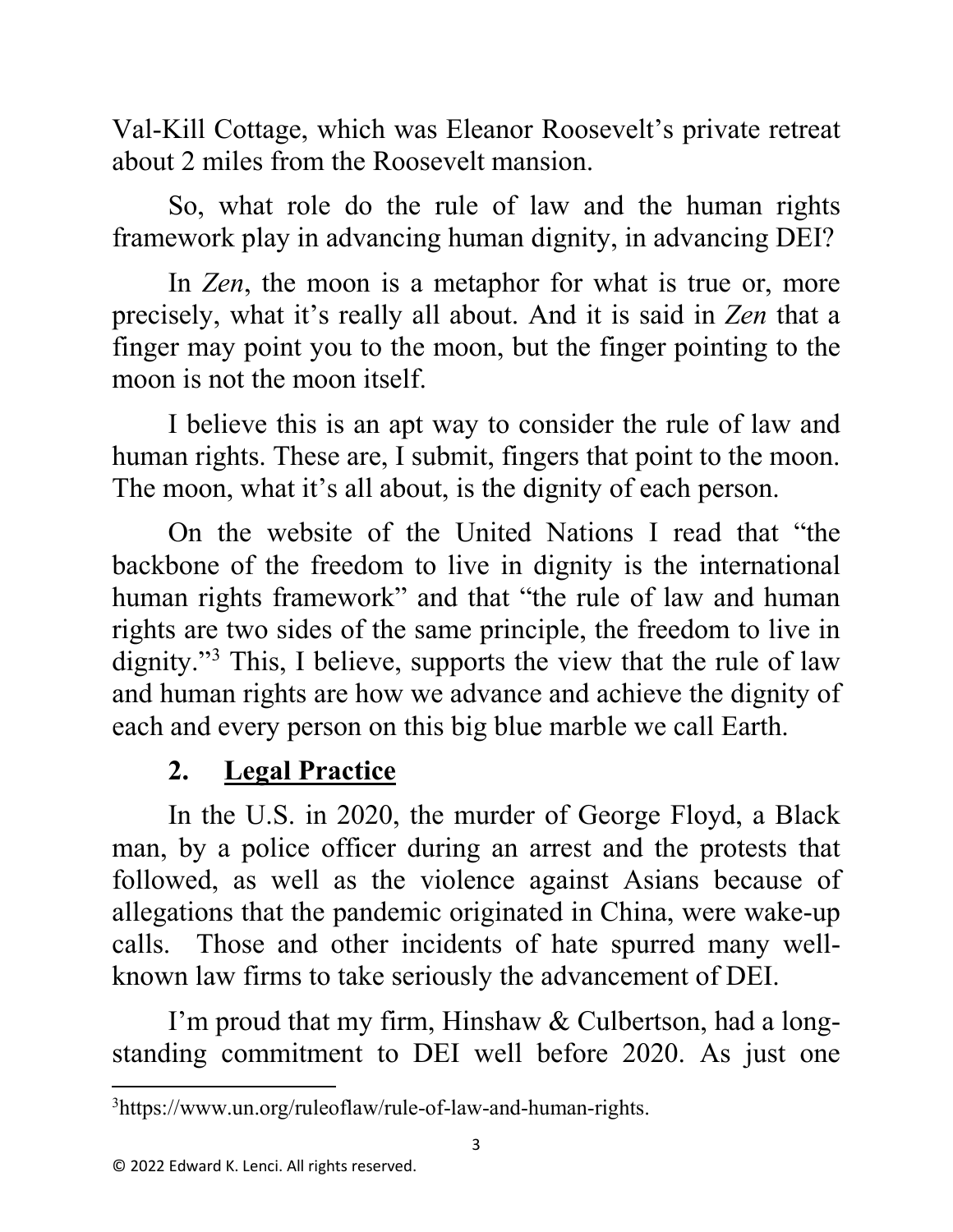example, among the top 200 U.S. law firms, Hinshaw has earned a grade of 100% on the Corporate Equality Index of the Human Rights Campaign *since 2010*. The Human Rights Campaign is the largest LGBTQ advocacy organization in the U.S.

I was quite proud, too, when a client I brought to the firm, a Fortune 500 company, consistently ranked Hinshaw annually as one of top five firms, of the many firms that company used nationwide, that met the company's DEI goals.

Based on my experience, law firms need to put a partner who is a diverse person in charge of advancing DEI within the firm. We've done that at Hinshaw. The DEI partner should have real authority to effect change and should have direct access to the firm's highest level of management. In many firms, that would be the partner in charge of the firm or the chair of the firm's management committee. The DEI partner should be centrally involved in the recruitment and training of lawyers. The DEI partner should also be front and center in efforts to retain attorneys who are diverse persons, which has been a challenge for law firms historically. The DEI partner should prepare policies and goals for reaching DEI objectives, and the law firm's management must enforce those policies and goals. The DEI partner should be authorized to organize meetings, workshops, town halls, and other programs that are focused on issues of DEI.

I've personally benefited from several such programs. One program was designed to raise awareness of what are called microaggressions. A microaggression is statement or action that, often unintentionally or unconsciously, denigrates members of a marginalized group. An example is saying "you're very articulate" to a person of color. Another is "your name is so hard to pronounce." Saying, "a person's color or gender makes no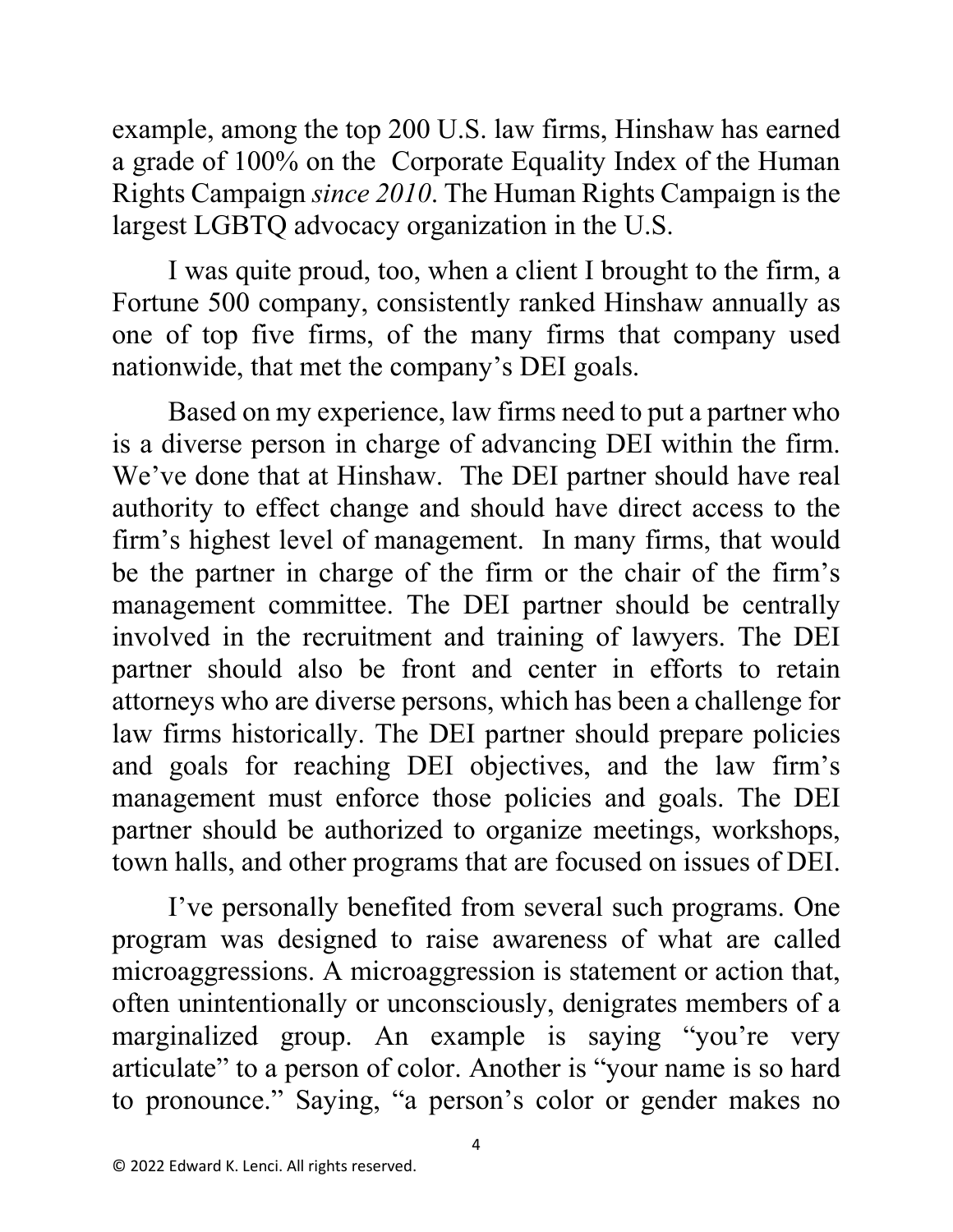difference to me" denies that person's experience. Learning how my words may impact someone, and training myself to interrupt unconscious biases, are leading me to be as inclusive-minded as I strive to be.

# **3. ADR**

I've been involved in the arbitration of commercial disputes throughout my 30+ years in the law. In 2016, the editors of an online news-wire, called *Law360 International Arbitration*, asked me to answers to some questions.

One question was: What are trends you see that are affecting the practice of international arbitration?

My answer began: "The most positive trend is the recognition of the need for diversity among both the arbitrators themselves and the lawyers for the parties."

I'm pleased to say that that is where things are going and considerable progress has been made. I'm disappointed to report that there's still a ways to go.

So why is DEI in the appointment of arbitrators and arbitral panels important. For one, it is the right thing to do. Moreover, it's good business because diverse perspectives foster innovative thinking as well as solutions the parties may never have considered. Research bears this out. Time and again, studies show that companies with more women and people of color included in key business decisions resulted in more profitability. For instance, a 2018 study by Boston Consulting Group, reported companies with more diverse teams achieved 19% higher revenue due to innovation achieved through diverse perspectives.

Diverse perspectives also increase the likelihood that the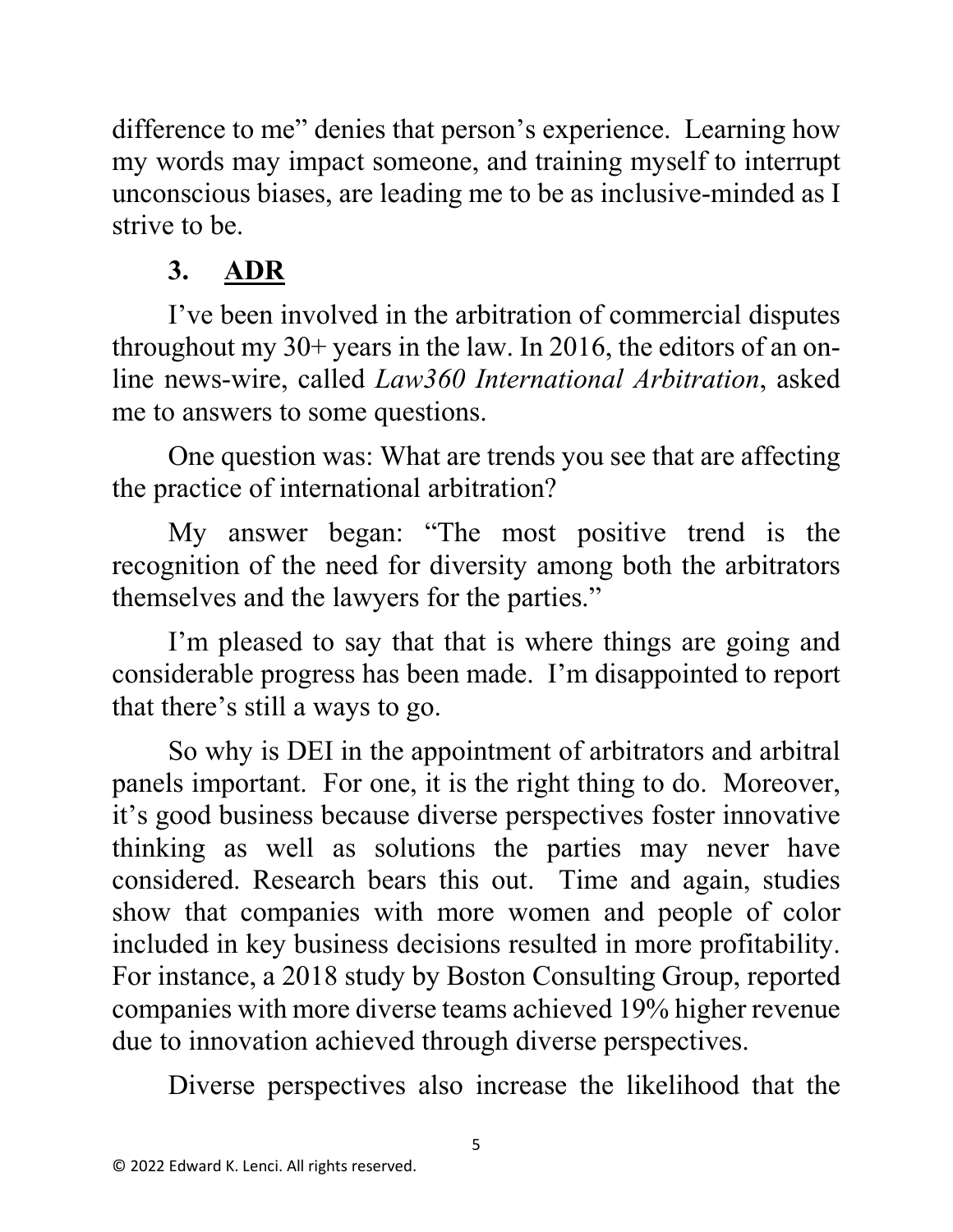resolution will be fair in the minds of all involved. Moreover, Reliance on a narrow range of qualifications creates blind-spots, and blind-spots usually impede getting to yes and a win-win result. Instead, as Dr. Dolly Chugh writes in her book *The Person You Mean to Be*, "[w]e need to train our eyes to look for the things we do not see by seeking perspectives from people different than us. We need to ask the questions we are intuitively not going to think of, those that might prove us wrong rather than right. We need to ask for people outside our echo chambers to share their experiences by earning their trust that we will listen fully to what they have to say. We need to keep asking questions when there is consensus in the data or in the room by resisting the urge to assume that the majority speaks for the minority."

Last November, I had the pleasure to finally travel outside the U.S. and interact in-person with others. I went to Dublin, Ireland, for Dublin International Arbitration Day, where I moderated a panel on diversity and inclusion in international arbitration. It was my honor and privilege that the panelists were four remarkable women who are at the forefront of advancing diversity and inclusion in international arbitration. It was as a result of my participation on that panel that the ICU Rotary Peace Center Fellows asked me to discuss DEI in international arbitration and mediation today.

One panelist was Dr. Jackie van Haersolte van Hof, the Director General since 2014 of the prestigious London Court of International Arbitration. Dr. van Hof also teaches arbitration at Leiden University.

Another panelist was Dr. Patricia Shaughnessy, a member of the International Chamber of Commerce Court of Arbitration and a professor at Stockholm University, where she teaches about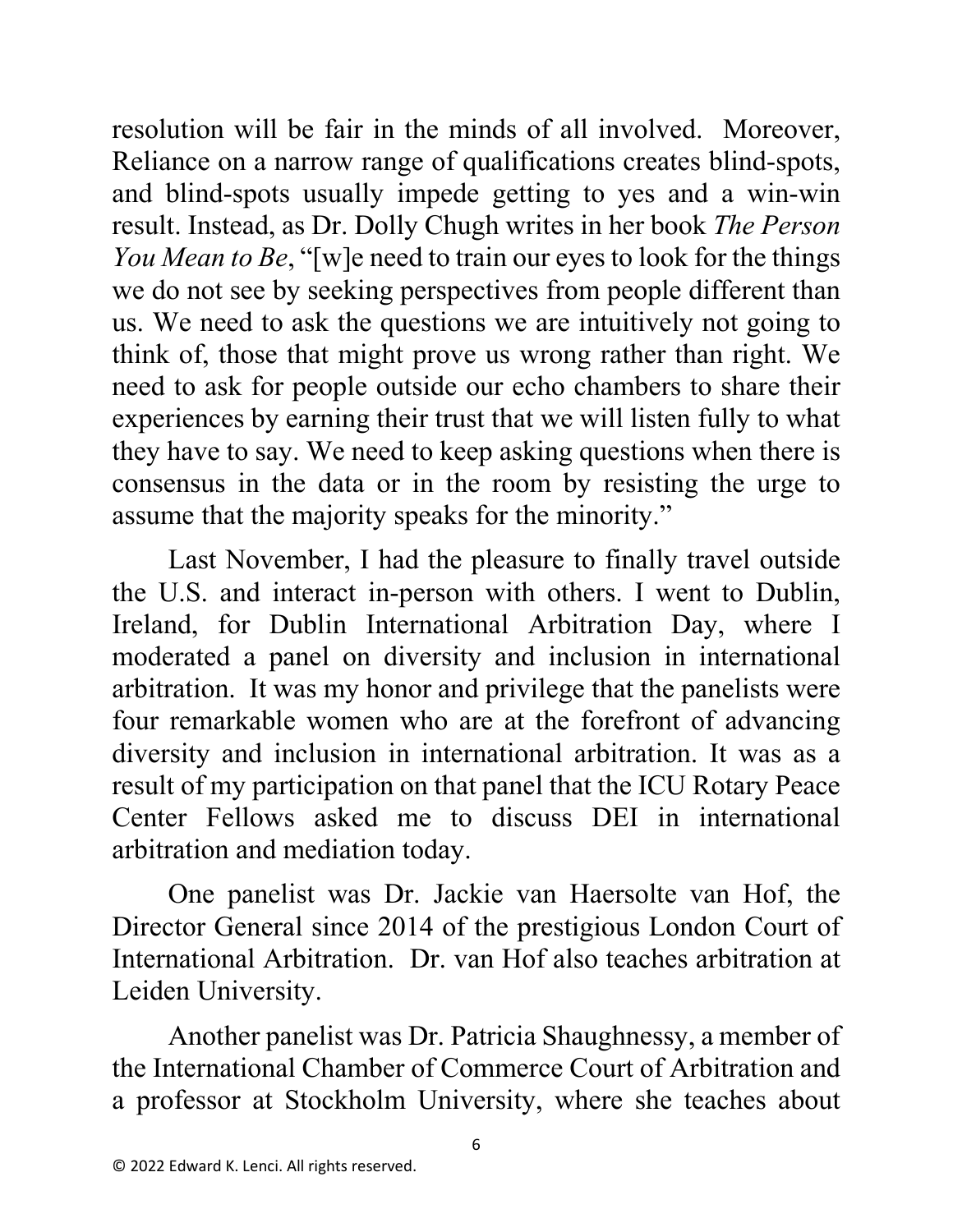international disputes and commercial law.

Another panelist was Maureen Ryan, the General Counsel of Atlas Renewable Energy, a Latin-American renewable energy company based in Miami, Florida.

Last but not least, panelist Dana McGrath is the President of Arbitral Women and an independent arbitrator in New York. She is also a member of the Steering Committee of the Equal Representation in Arbitration Pledge, also known simply as the "Arbitration Pledge," and Racial Equality for Arbitration Lawyers.

The conference was not recorded on Zoom so I'll share with you some of what was discussed.

We discussed Arbitral Women. It is an international, nongovernmental organization that brings together women international dispute resolution practitioners. It was founded in 1993 and today has over thousand members in over 40 nations. One of its missions is to advance the interests of women practitioners and promote women and diversity in international ADR.

We discussed the Arbitration Pledge, which was established in 2015 and was the brainchild of Prof. van Hof. The Pledge seeks to increase, on an equal opportunity basis, the number of women appointed as arbitrators in order to achieve fair representation as soon practically possible, with the ultimate goal of full parity. The Pledge establishes concrete and actionable steps that the arbitration community can and must take towards achieving these objectives and the ultimate goal of full parity.

Dr. van Hof explained how the Arbitration Pledge came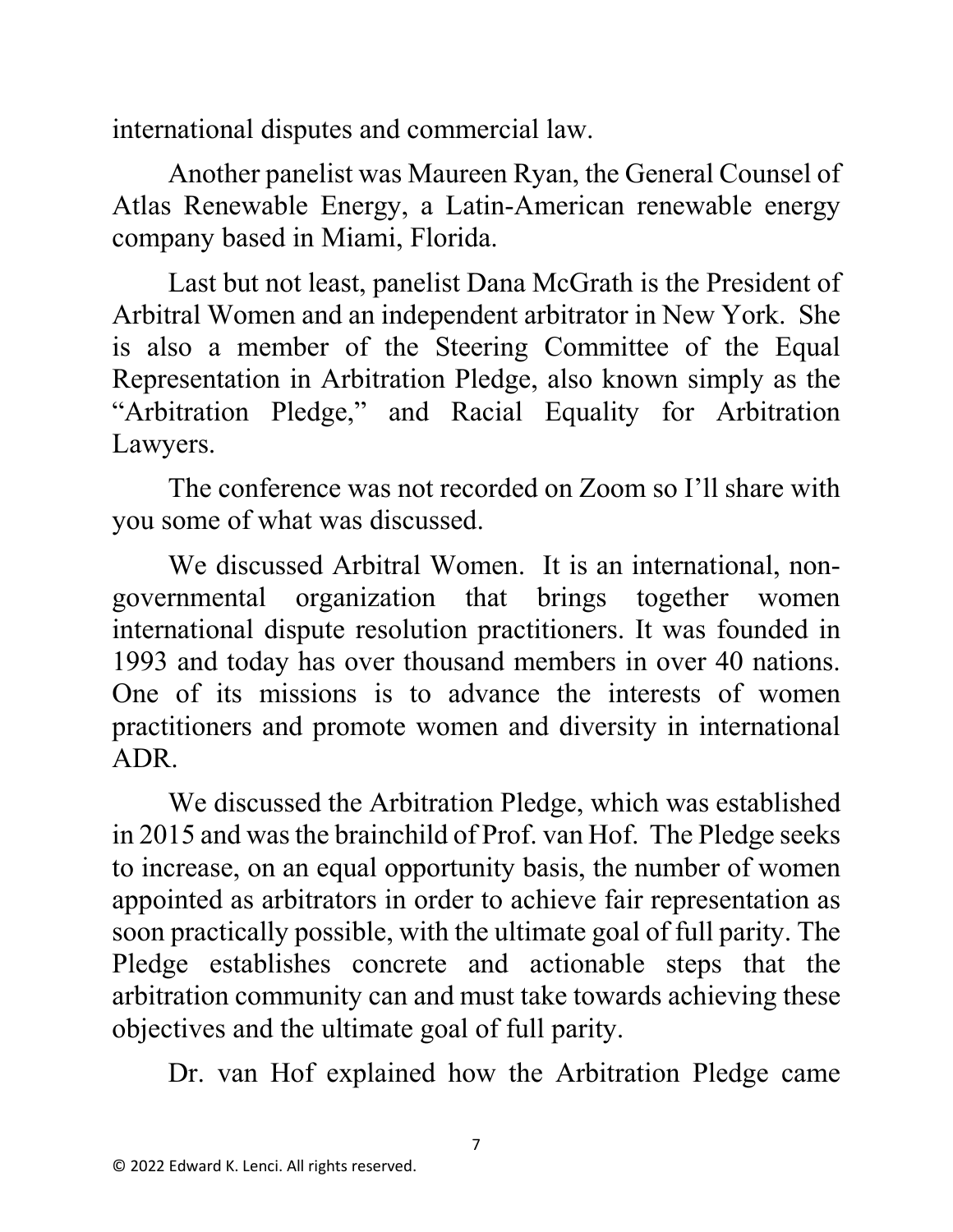about. Dr. Hof told us that, just before she joined the London Court of International Arbitration in 2014, she was to speak about diversity and inclusion at an arbitration conference hosted by the International Court of Commercial Arbitration. Dr. van Hof said that, as she prepared for her talk, she was struck by the differences in how in different jurisdictions diversity is regulated, or not regulated, and how inclusive the arbitration scene is, or is not. She also learned in her research of an then-fledgling initiative by U.S. corporations to require their outside counsel to ensure inclusive teams. She discovered also about there was an initiative in the media industry in Denmark in which members promised to refuse to act, or refuse to take on projects, if they felt that the TV series, by way of one example, was not sufficiently inclusive. All this inspired Dr. van Hof to suggest at the ICCA conference that members of the arbitration industry establish what came to be called the Arbitration Pledge.

Dr. Hof said that, after much thought and discussion, it was decided to proceed with just gender diversity as the goal of the Pledge, and she believes that limiting the initial effort is likely the reason for the pledge's success. In 2015, about 16% of appointments of all arbitrator appointments were of women and, in 2020, that had risen to 33%.

Another of the topics we discussed was the value of mentorship in advancing DEI. Ms. McGrath pointed out to us how mentoring benefits both the mentor and the mentee:

Mentees:

• seek and receive advice and guidance critical to progressing in their careers in international dispute resolution.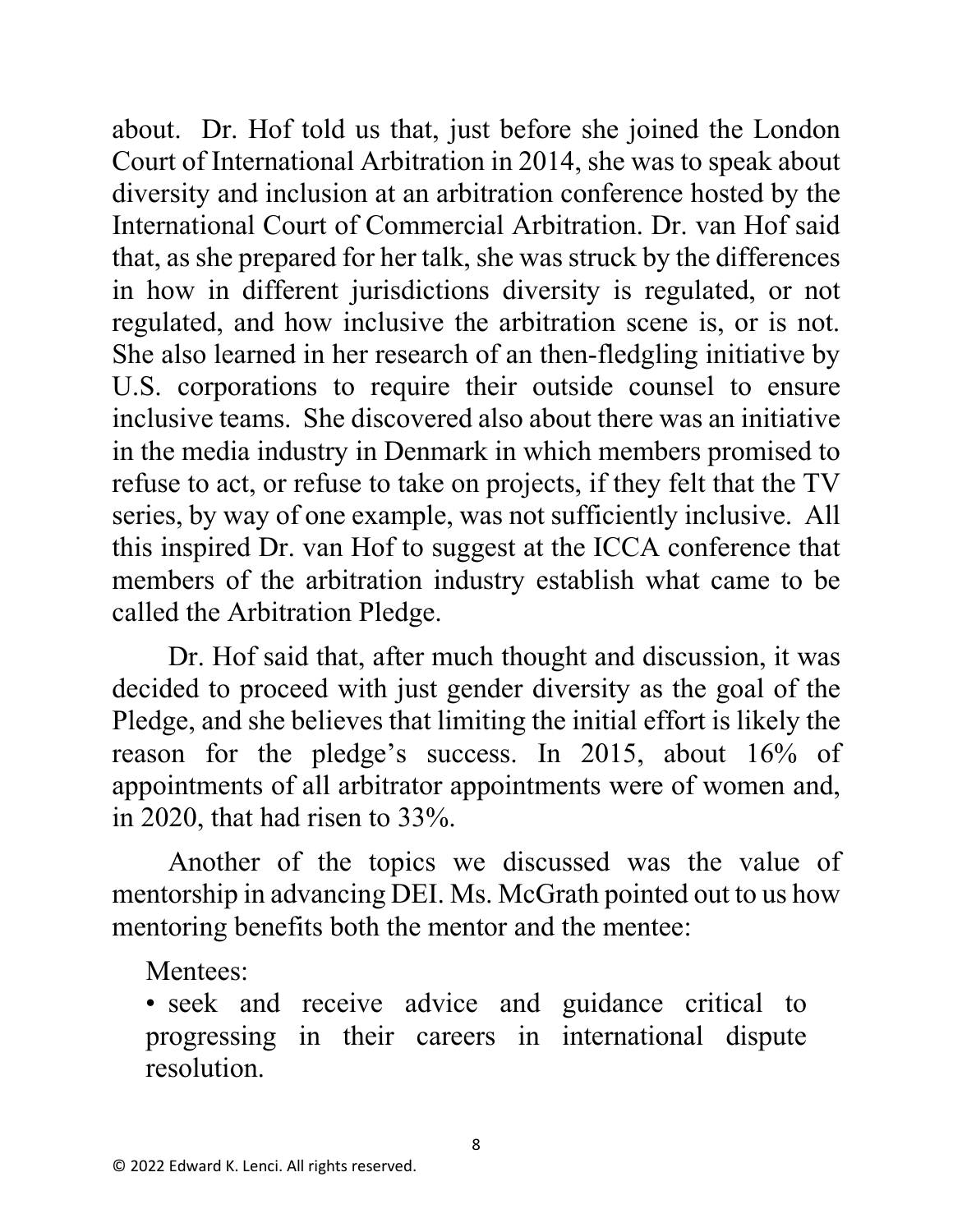• broaden their knowledge of international dispute resolution.

• enhance and expand their connections with diverse persons who are leaders in international dispute resolution.

• gain knowledge and skills that help them in their daily working lives.

• receive tailored insights as to how they can achieve their professional goals.

Mentors:

• develop the next generation of diverse leaders in international dispute resolution.

• improve diversity in the future leadership of corporations law firms, and consulting companies.

• enhance and expand their connections to junior diverse practitioners arbitrators mediators and experts.

• develop a larger talent pool of potential diverse arbitrators, mediators, and experts.

• benefit from potential opportunities for reverse mentorship.

Ms. Ryan provided the in-house, general counsel perspective. She spoke about prominent companies that are requiring their outside law firms to meet DEI goals. Hewlett Packard requires the firms it uses to meet diversity goals or face a 10% reduction in invoiced attorneys' fees. Microsoft, by contrast, provides law firms that meet its diversity goal a bonus. Facebook requires the law firms it uses to ensure that at least 33% of the legal teams working on Facebook matters are women and ethnic minorities and that such diverse persons be given leadership roles on the teams. Diversity and inclusion was of the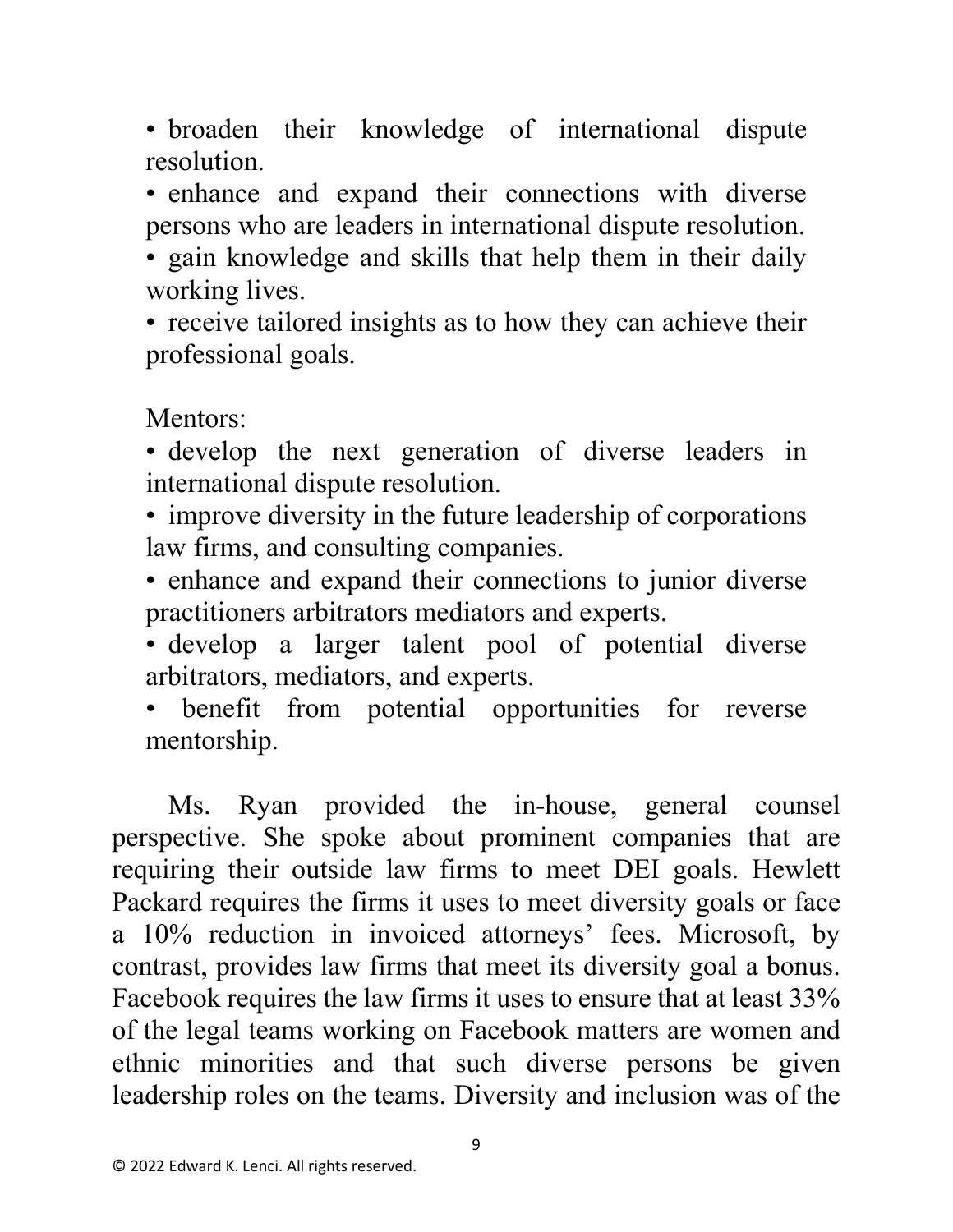factors that GM and BP considered when they reduced the number of firms they use.

For both businesses and the law firms they use, this is not robotically simply checking a box and moving on to other business, however. As Dr. Shaughnessy explained, diversity and inclusion is not simply being invited to the party  $-$  it is being invited to the party to dance. It is, to use her example, a lawyer letting the client know that this particular diverse person we've put on the team is very well suited for the particular task.

What about racial and ethnic diversity? In January of last year, Racial Equality of Arbitration Lawyers was launched. Membership is free and it focuses on advocacy for inclusiveness of racially diverse arbitration, either as counsel or arbitrators. But equally importantly is access; to give access to those who are underrepresented in the community to the international arbitration field. That's done in part by partnering with arbitral institutions and other organizations that hold conferences to offer scholarships to racially diverse arbitration lawyers who are unknown or don't have the financial or other means to, for example, attend conferences.

Of course, a good way to remedy the lack of diverse persons on arbitration panels is to deliberately seek out diverse persons. Rather than seeking neutrals based simply on their background in the judiciary or big law, the parties should consider gender, color, and age, too. However, until recently, there were no national private rosters of arbitrators and mediators owned or operated by a person of color. In August 2020, Alterity ADR launched with a national roster of highly experienced mediators and arbitrators. Alterity ADR was the first national firm operated by a black woman, Marcie Dickson, and is now the largest private national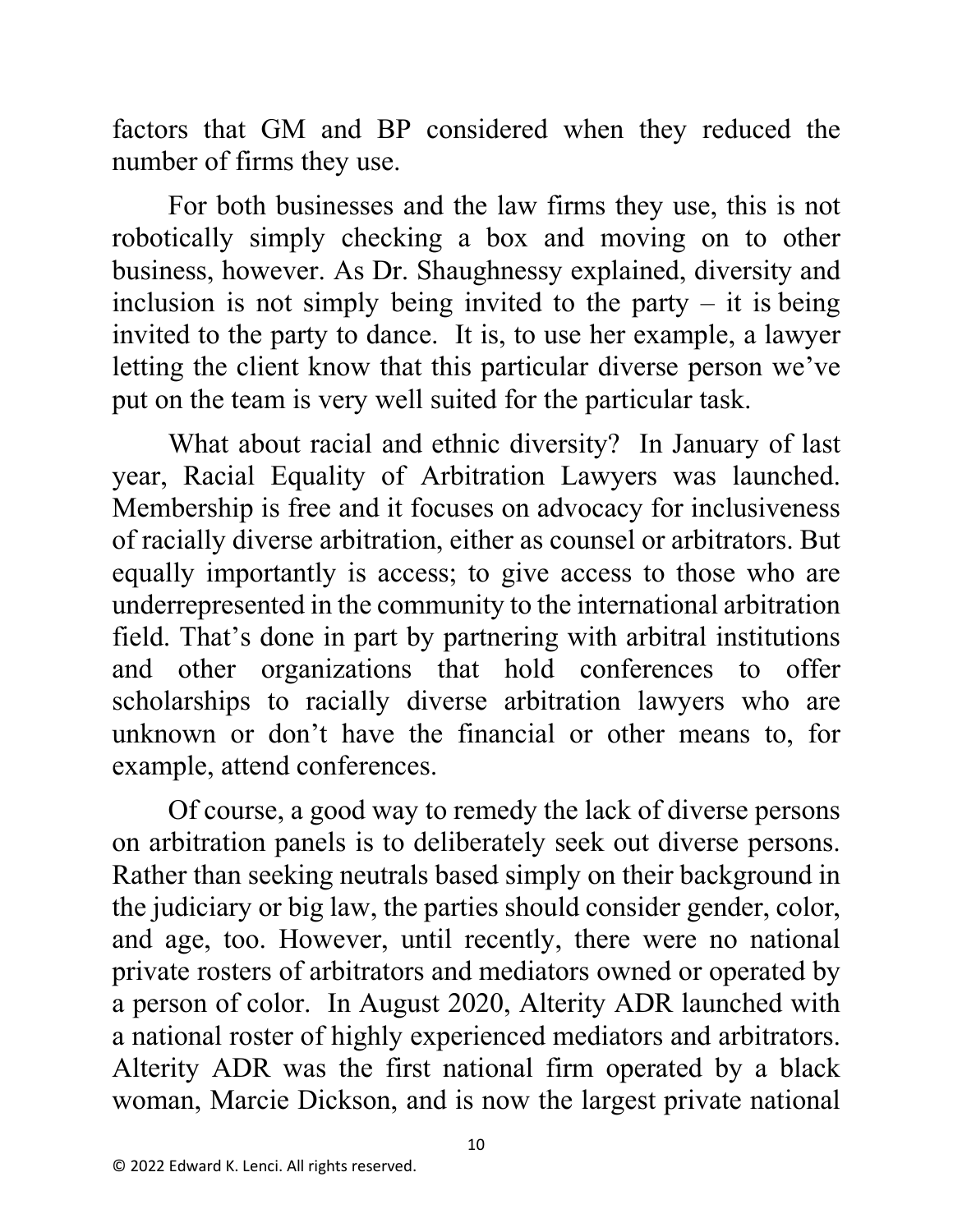dispute resolution firm run by a person of color. Ms. Dickson created Alterity ADR with a mission to increase diversity, equity, and inclusion in the industry – and the roster of neutrals she has assembled is a great stride in the right direction.

# **4. International Bar Associations**

As I mentioned earlier, I became Chair of the International Section of the New York State Bar Association in June and I promised to advance DEI, so I'll provide you with some examples of what we've done to advance DEI.

We started in Tokyo, actually, before I became Chair. In November 2019, the International Section held its annual global conference in Tokyo. The title of the conference was "A World of Many Voices, United In Our Diversity." It featured a plenary session about human rights, and two of the three topics addressed were DEI and marriage equality. One of the lawyers from Japan's Lawyers for LGBT and Allies Network, or LLAN, was a panelist. LLAN's purpose is the provision of legal assistance to promote the understanding of LGBT and other sexual minorities in Japan and to eliminate discrimination based on sexual orientation or gender identity. Additionally, we held a plenary session on which the panelists were representatives of leading arbitration centers around the world, and it included a discussion of the Arbitration Pledge.

The success of the conference inspired us to push to update the International Section's by-laws to include, first, a commitment to DEI with measurable goals, and second, the appointment of two Diversity Officers.

After I became Chair in June, we celebrated LGBTQ+ Pride Month, which is in June annually, with a virtual event on Japan's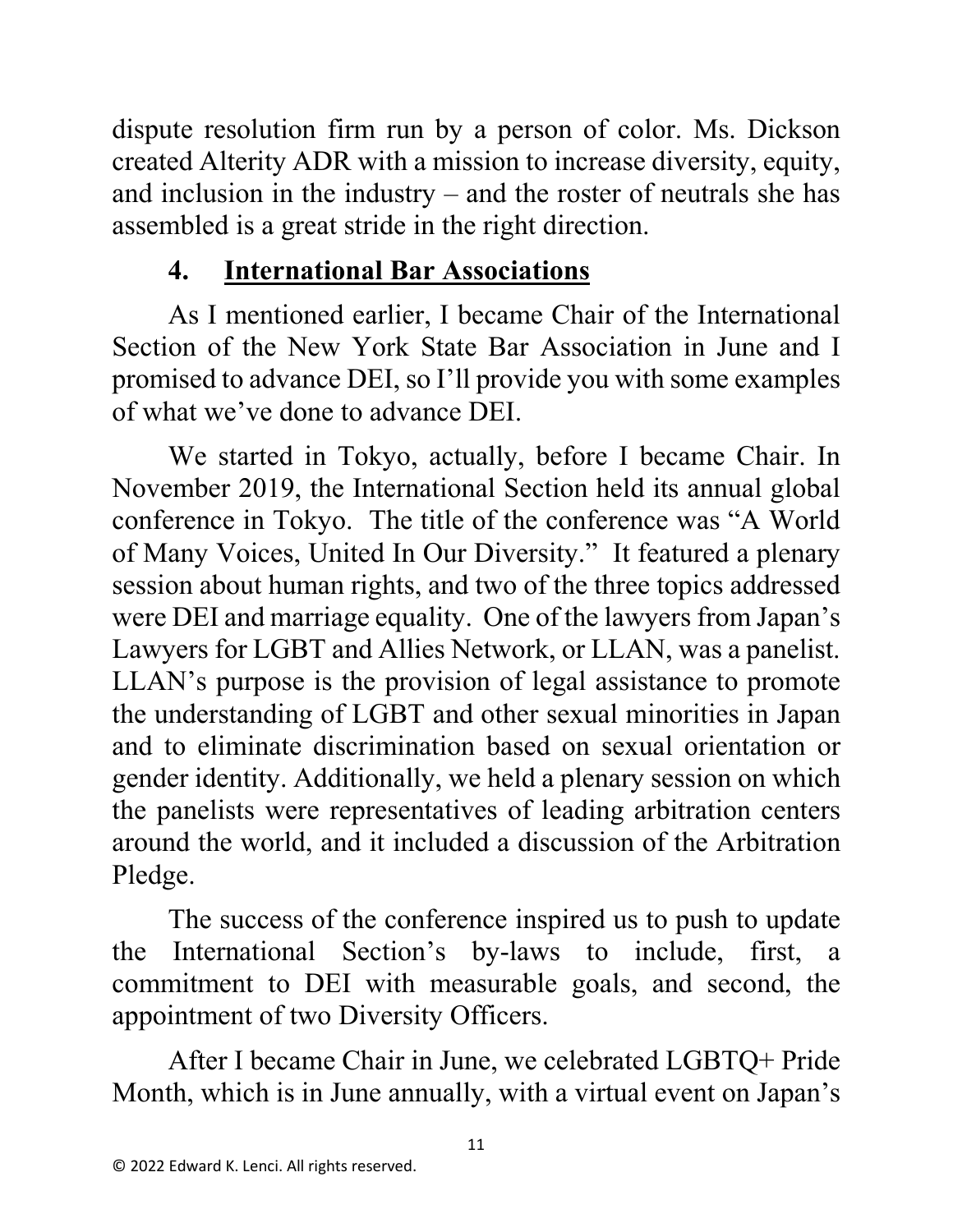Pride Day. We collaborated again with LLAN, and also with the New York State Bar Association's new LGBTQ Section. We also held our annual retreat on June 19<sup>th</sup>, Juneteenth, which is celebrated this year for the first time as a federal holiday. Juneteenth commemorates the end of slavery in the U.S. after our Civil War.

The second of my priorities as Chair is the entry into memoranda of understanding with bar associations around the world. A memorandum of understanding is a written agreement with a bar association in another nation in which the bar associations agree to cooperate in promoting exchanges between lawyers in both countries and advancing the rule of law. A memorandum of understanding expressly recognizes the importance of and the need for closer ties between people in the legal profession internationally. The bar associations agree alsoto promote the exchange of ideas about international legal issues through international programs, seminars, congresses, community outreach projects, and publications.

Since I became chair, we've entered into four memoranda of understanding and I'm likely to sign four more during this second half of my term. The first one I signed was with the Osaka Bar Association, and we called it a memorandum of friendship. With the help of an attorney fluent in Japanese and much practice on my own part, I was able to deliver my address in Japanese and then English. In my address, I looked back on my time in Japan at ICU decades ago and the friendships I formed. I looked back also on a summer during law school when I was at a legal trainee intern at Hamada & Matsumoto, now Mori, Hamada & Matsumoto. I looked forward to visiting Japan again and in order to visit old friends and make more friends.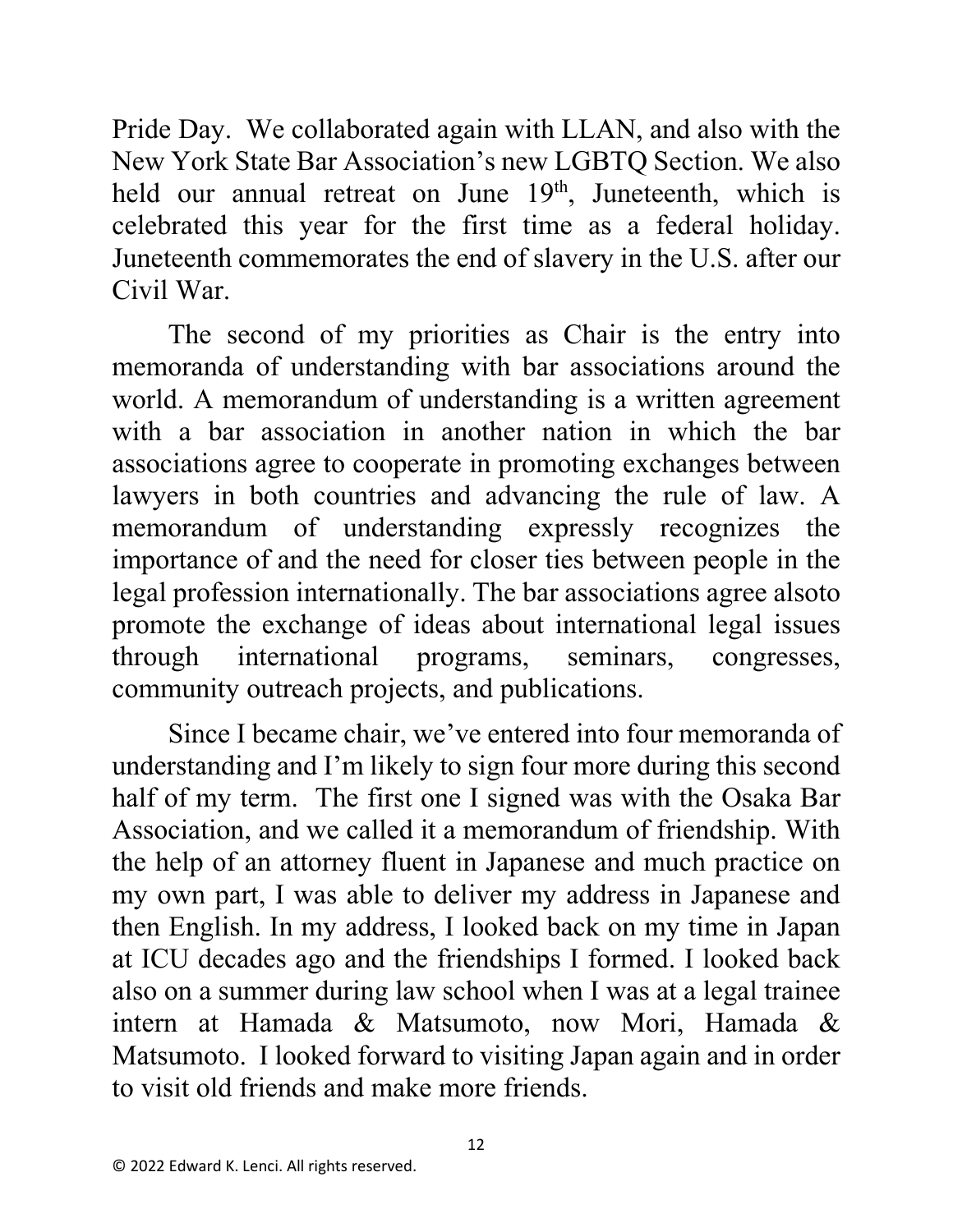## **5. Engagement**

This raises the final topic I'll address: engagement. Engagement is reaching out, listening to, learning about, and getting to know people different from you. It means getting out of your comfort zone to learning about and actually experience cultures different from your own. While the word "engagement" is grammatically a noun, in practice it is a verb.

Engagement is the ingredient that gives DEI its flavor. It involves a connotation of the *koine* Greek word *agape* – the virtue that Paul of Tarsus, St. Paul to many, elevated over all others – a connotation of that word that means "loving encounter." Paul is probably the patron saint of engagement given his travels and loving encounters with peoples throughout the Mediterranean.

I mentioned getting out of your comfort zone in order to truly engage. I should add that, if you're going to engage, engage all the way. I speak from experience. I attended a Jesuit prep school and university. When arrived at ICU a few months after graduation, I did something very much in the tradition of the Jesuits: I immersed myself in *Zen*. I spent weekends at *Zen* temples. I taught English at *Sankō-in*, a *Zen* convent in Koganei that supported itself by operating a restaurant that served *shōjin ryōri*. I took up *shōrin-ji kempō*. The highlight of my engagement was a two week homestay at a *Zen* temple in rural *Kyūshū* for the New Year's holiday.

The homestay in *Kyūshū* was 100% pure, undiluted engagement. The abbot, *Osho-san*, was a jolly, exuberant man and he took me on his daily rounds throughout the community. I met Japanese in all walks of life as they went about the business of their days. At the temple, I pounded rice into *moshi*, cut down